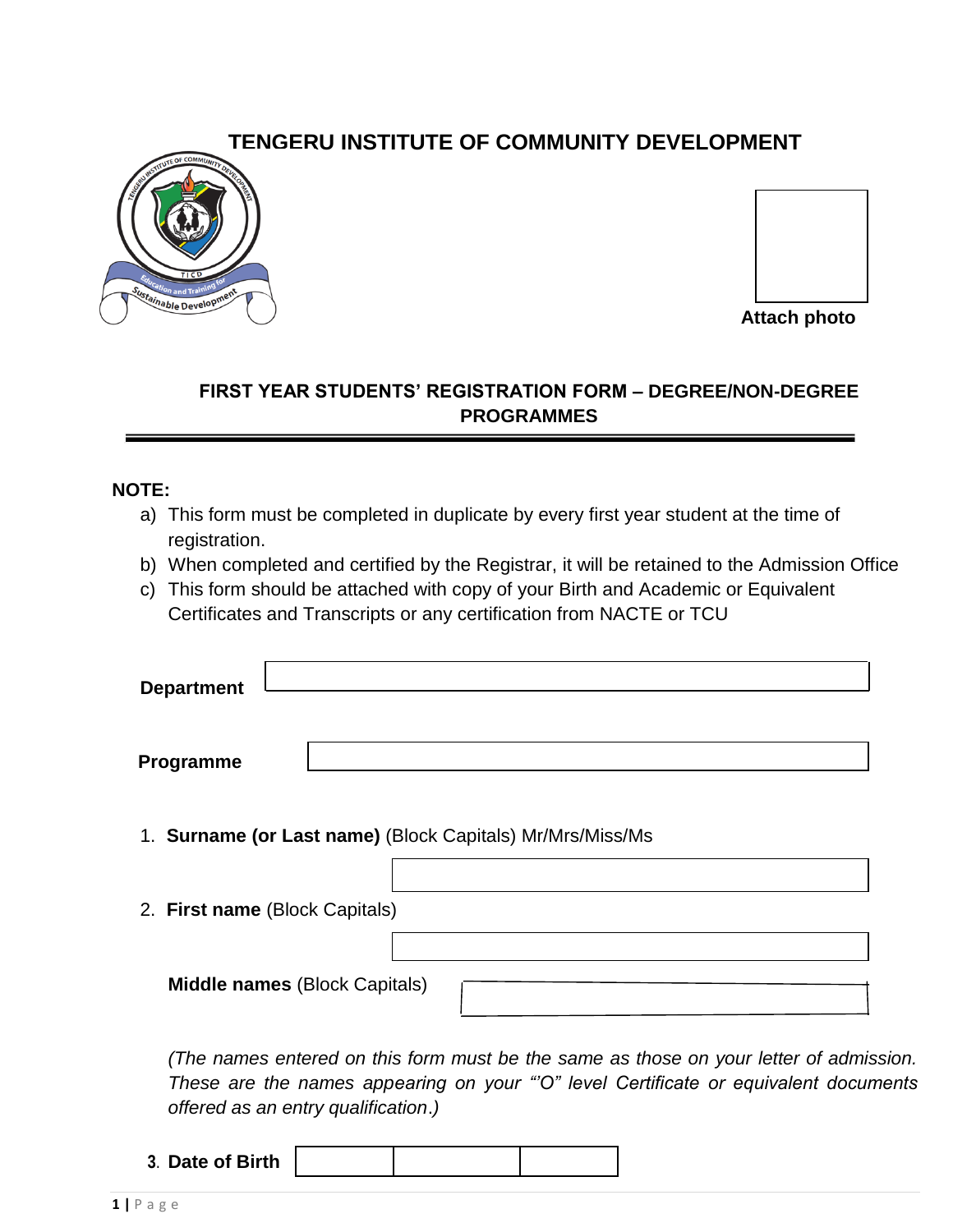|              |                           |             | Day                             | <b>Month</b>                              | Year                                                        |                    |
|--------------|---------------------------|-------------|---------------------------------|-------------------------------------------|-------------------------------------------------------------|--------------------|
|              | 4. Origin                 |             |                                 |                                           |                                                             |                    |
|              |                           |             |                                 |                                           |                                                             |                    |
|              |                           | Count<br>ry |                                 | Region                                    | <b>District</b>                                             | <b>Nationality</b> |
|              |                           |             |                                 |                                           |                                                             |                    |
|              | <b>5. Marital Status</b>  |             |                                 |                                           |                                                             |                    |
|              | (tick one)                |             | <b>Married</b>                  | Single                                    | <b>Divorced</b>                                             | Widowed            |
|              |                           |             | 6. Personal Contact Information |                                           |                                                             |                    |
| <b>7</b> (a) |                           |             |                                 |                                           |                                                             |                    |
|              |                           |             |                                 |                                           |                                                             |                    |
|              | (b) If yes, indicate your |             |                                 |                                           |                                                             |                    |
|              |                           |             |                                 |                                           |                                                             |                    |
|              |                           |             |                                 |                                           |                                                             |                    |
|              |                           |             |                                 |                                           |                                                             |                    |
|              |                           |             |                                 |                                           |                                                             |                    |
|              |                           |             | 10. (a) Name of next of kin     |                                           |                                                             |                    |
|              |                           |             |                                 |                                           |                                                             |                    |
|              |                           |             |                                 |                                           |                                                             |                    |
|              |                           |             |                                 | Describe the type of disability you have: | 11. Do you have any physical or communication disabilities? |                    |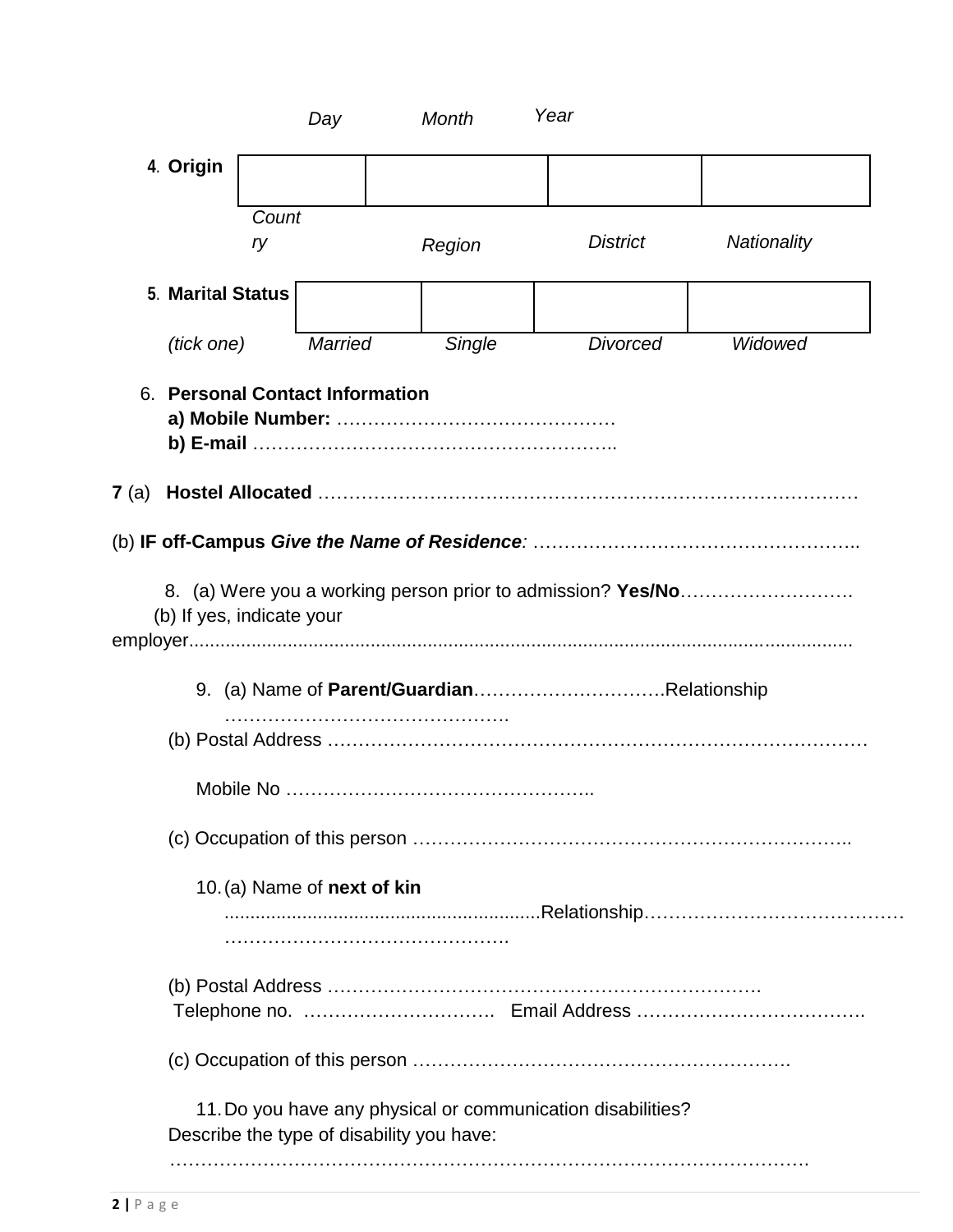### **12.Manner of entry to this Institute** *(Tick whichever is applicable and attach the certificate and transcript copies to this form)*

- a. With Certificate of Secondary Education (Form IV) Qualification
- b. With Academic Transcript and Certificate (NTA level 4) or equivalent documents
- c. With Advanced Level Secondary Education (Form VI) Qualifications
- d. With Academic Transcript and Certificate (NTA level 5)
- e. With Academic Transcript and Certificate (NTA level 6)
- f. With Academic Transcript and Certificate Advance Diploma or Bachelor Degree (NTA level 8)
- g. Or With any other acceptable equivalent qualifications *(Should have support from NACTE or TC*U

### **13.DECLARATION BY THE STUDENT**

*(Incorrect information may lead to serious consequences as stated in the Joining*  Instructions, i.e. cases of impersonation of documents or forgery whenever *discovered, either at registration or afterwards, will lead to automatic cancellation of admission or Award offered).*

### **I DECLARE THAT TO THE BEST OF MY KNOWLEDGE THAT ALL THE INFORMATION GIVEN IN THIS FORM IS CORRECT AND I THEREFORE DO HEREBY UNDERTAKE:**

- I. To obey all lawful authorities in the Institute to observe the regulations of the Institute
- II. To exercise discipline and also to promote the good name of the Institute.
- III. To study diligently and to seek the truth of knowledge.

Signature of Student……………………………… Date: ……………………………

#### **14.CONFIRMATION OF FEE PAYMENT**

| year (tick whichever is applicable?) | I confirm that the due amount has been paid for $\Box$ One Semester $\Box$ Whole |
|--------------------------------------|----------------------------------------------------------------------------------|
|                                      |                                                                                  |
|                                      | Signature and stamp                                                              |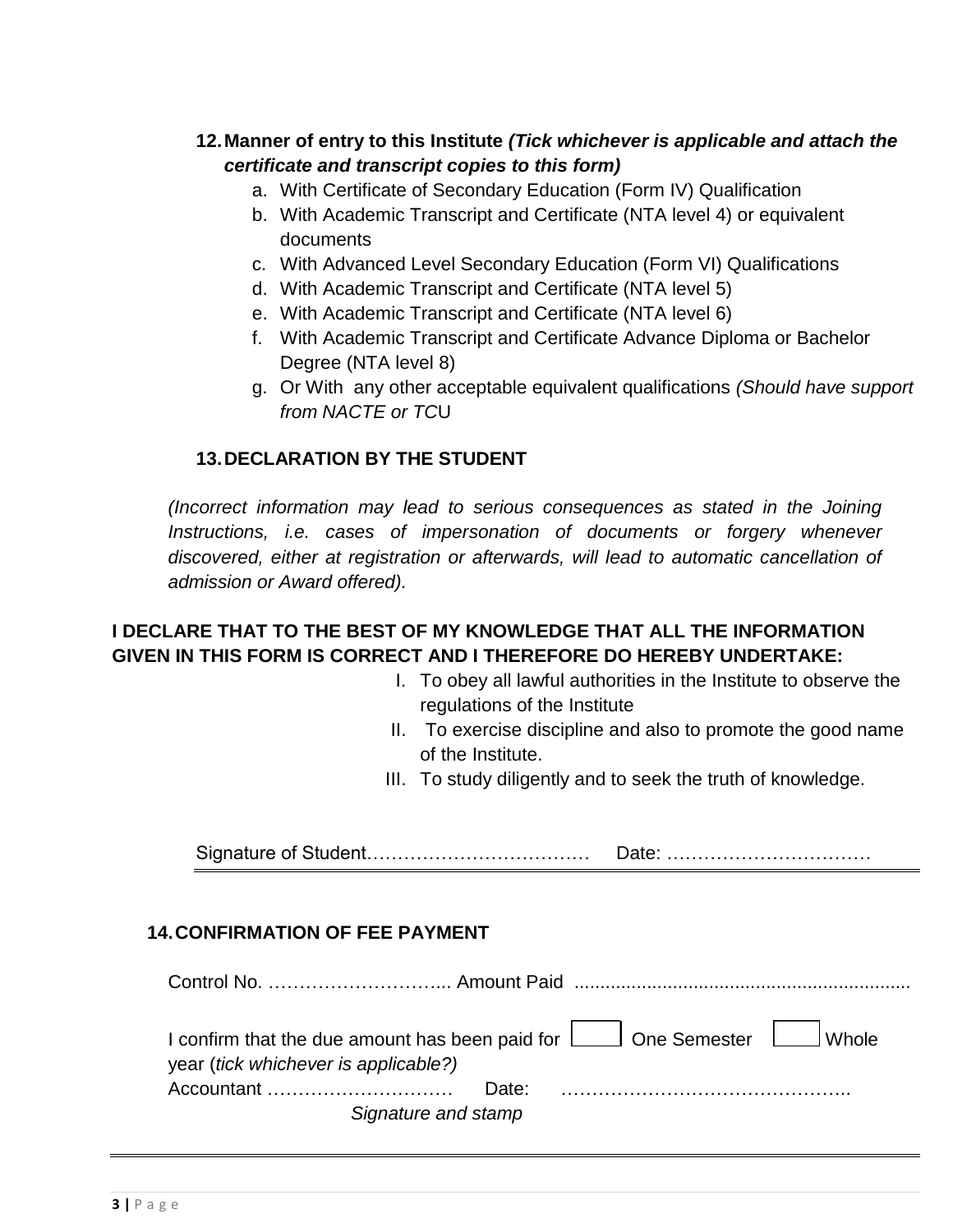# **15.REGISTRATION OFFICER**

*I declare that on the basis of the documentary evidence available in respect of statements made in paragraphs*

*13 and all other aspects, the candidate is provided with registration number.....................................................*

| . | Name | Signature |
|---|------|-----------|

Date: ………………………………………… **Official Stamp:**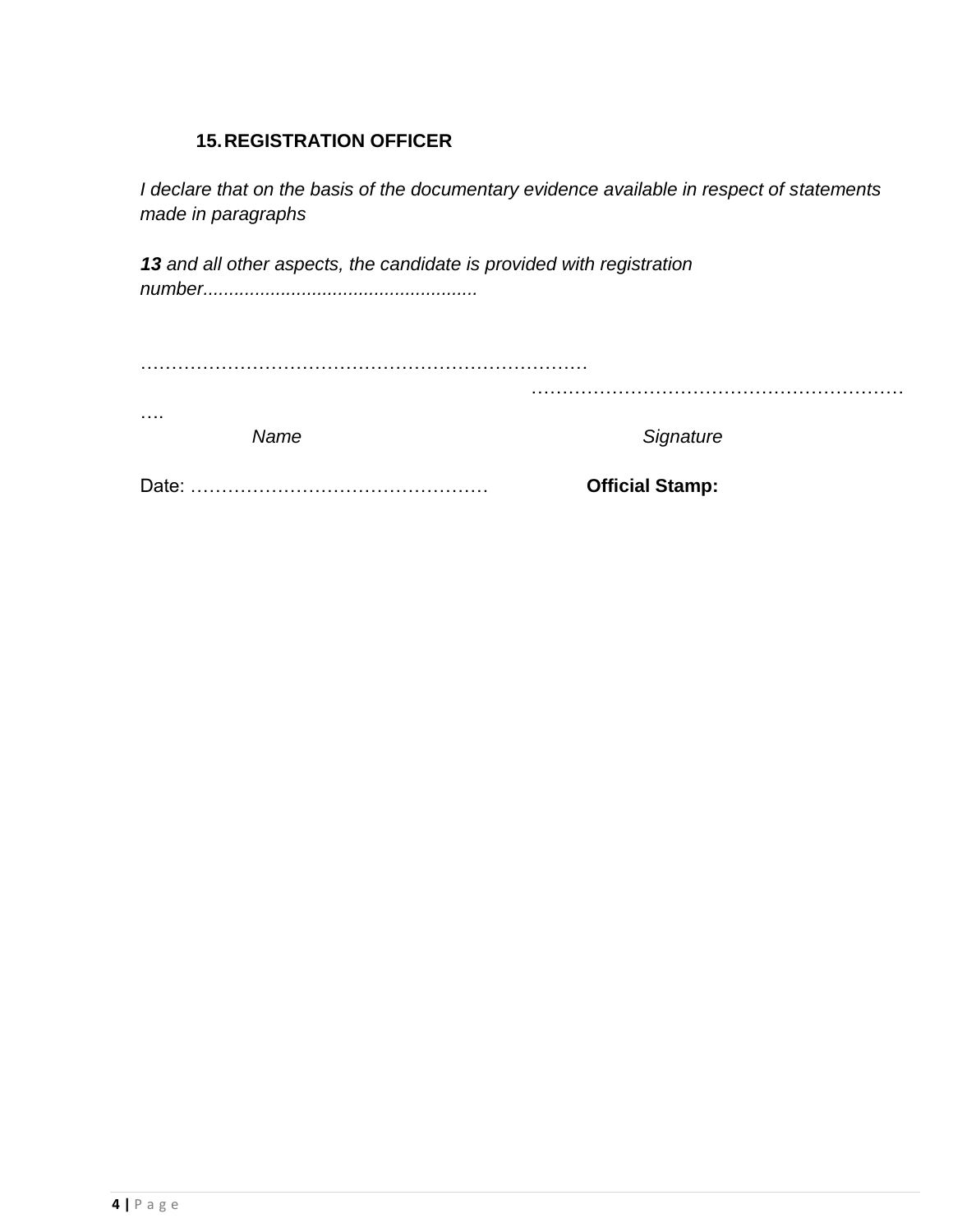# **16.AUTHORIZATION TO ISSUE IDENTIFY CARD**

This is to certify that ……………………………………………..Reg. No. …………………………….has satisfied payment requirements for the issuance of a ……………………………………..(Insert whether 'Semester' or 'Whole year') Identity card.

#### **Full name and signature**

| .              |                 |
|----------------|-----------------|
| Name           | Signature       |
| For: Registrar |                 |
| Dote:          | Official Stamp: |

Date: ………………………………………… **Official Stamp:**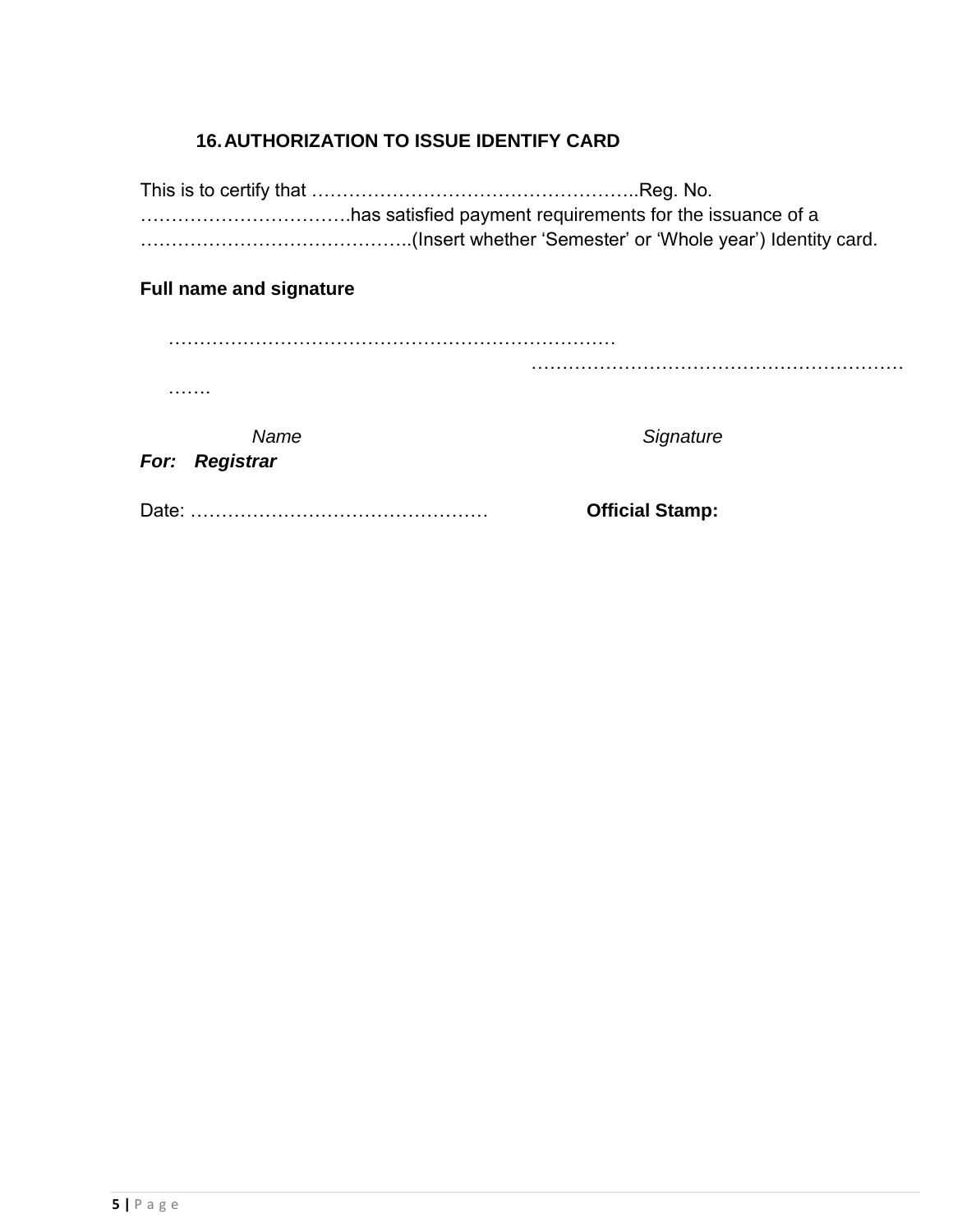TENGERU INSTITUTE OF COMMUNITY DEVELOPMENT

**Tel: +255736210917 TICD Fax: +255732960849 P. O. BOX 1006 Email: [info@ticd.ac.tz](mailto:info@ticd.ac.tz) Arusha Website: www.ticd.ac.tz Tanzania** 



## **MEDICAL EXAMINATION FORM TO BE COMPLETED BY MEDICAL OFFICER**

# **PERSONAL DETAILS**

|      |              | 1. FULL NAME OF                      |
|------|--------------|--------------------------------------|
|      |              | .<br>2. SEX:                         |
|      |              | 4. SEX<br><b>MEDICAL INFORMATION</b> |
| i.   | <b>HB</b>    |                                      |
|      |              |                                      |
|      |              |                                      |
| ii.  |              |                                      |
| iii. | <b>URINE</b> | .                                    |
| iv.  | T.B          |                                      |
| V.   | <b>EYE</b>   |                                      |
| vi.  |              |                                      |